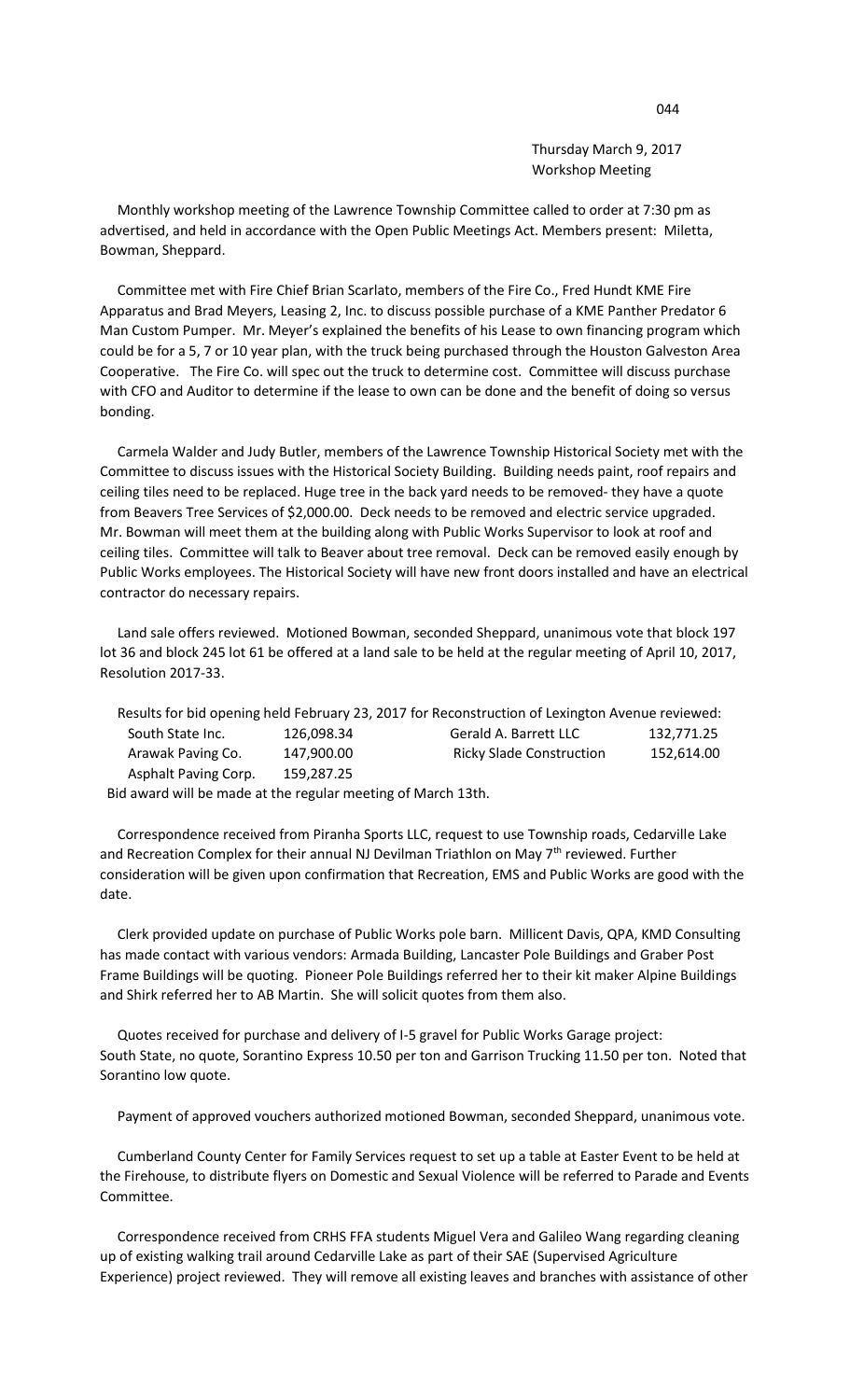March 9, 2017 **045** Continued

volunteers in their agriculture class. All agreed it was a great project and permission was granted motioned Sheppard, seconded Bowman.

 Correspondence received from resident Lisa Muntz in regard to disposal of her residential household trash at the convenience center read. The Convenience Center Attendant refused to allow her husband, Bruce, to dispose of trash due to commercial tags on his vehicle, which is in accordance with the Health Departments rules and regulations. Mr. Sheppard stated that the attendant should be able to determine the difference between residential household trash and commercial trash. We have a lot of residents that have only a commercial vehicle to transport their trash. Solicitor Seeley instructed to correspond with the Health Department to request a waiver.

 With no further business to discuss, the meeting was adjourned at 9:55 pm, motioned Sheppard, seconded Bowman.

 $\overline{\phantom{a}}$  , and the contract of the contract of the contract of the contract of the contract of the contract of the contract of the contract of the contract of the contract of the contract of the contract of the contrac

Ruth Dawson, Clerk

 Monday March 13, 2017 Regular Monthly Meeting

 Meeting called to order at 7:30 pm as advertised, and held in accordance with the Open Public Meetings Act. Members present: Miletta, Bowman, Sheppard.

Following the flag salute, minutes of the February  $9<sup>th</sup>$ , 13<sup>th</sup> and 27<sup>th</sup> meetings were approved, motioned Bowman, seconded Sheppard. Reports for the month of February accepted, motioned Sheppard, seconded Bowman, unanimous vote.

 Public hearing opened as advertised, Ordinance No. 2017-397, Providing For The Salaries and Wages For The Employees And officers Of The Township Of Lawrence. Receiving no public response, the hearing was closed and the ordinance finally adopted, motioned Sheppard, seconded Bowman, unanimous vote.

 Resolution 2017-31, Tax identification Statement for 2016 Recycling Tonnage Grant and certification of recycling tax paid in the amount of \$3,227.49 approved, motioned Bowman, seconded Sheppard, unanimous vote.

 Resolution 2017-32, Supporting Winchester and Western Railroad Company for a Rail Freight Assistance Program project in the Township of Lawrence approved, motioned Bowman, seconded Sheppard, unanimous vote.

 2017 COLA Ordinance, No. 2017-398 approved on first reading motioned Bowman, seconded Sheppard, unanimous vote. Public hearing and further consideration for final adoption on the ordinance will take place at the regular meeting of April 10, 2017.

 Resolution 2017-34, Authorizing self- examination of the 2017 Budget, and Certification that all necessary requirements have been met for self- examination approved, motioned Sheppard, seconded Bowman, unanimous vote.

 The 2017 Municipal budget approved on first reading motioned Bowman, seconded Sheppard, unanimous vote. Public hearing and further consideration for final adoption will take place at the April 10<sup>th</sup> meeting.

 Contract awarded to South State Inc., low bidder, in the amount of \$126,098.34 for the Reconstruction of Lexington Avenue, motioned Sheppard, seconded Bowman, unanimous vote. Treasurer certified funds available for the project in the amount of \$181,000.00.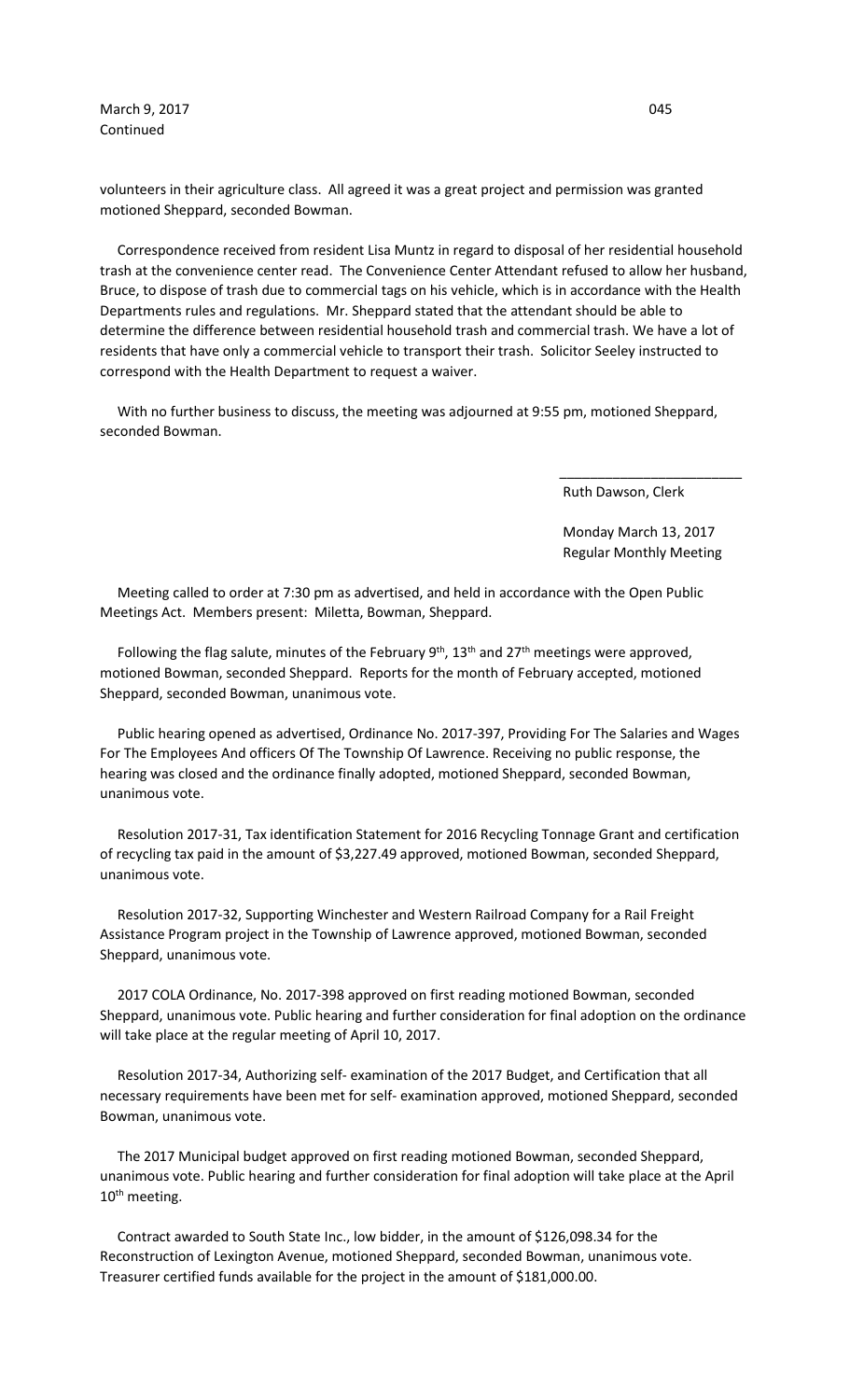## March 13, 2016 **046** 046 Continued

Piranha Sports request to conduct their annual NJ Devilman Triathlon on May  $7<sup>th</sup>$ , 2016, use of Township Roads, Cedarville Lake and Recreation Complex, approved, motioned Bowman, seconded Sheppard, unanimous vote.

 Ordinance No. 2017-399, Amending the 2017 salary ordinance approved on first reading. Again, public hearing to be held April 10<sup>th</sup> at which time the ordinance will be further considered for final adoption.

 Resolution 2017-35, Authorizing discharge of mortgage note due to Housing Rehab Grant on block 188 lot 16, 135 Main Street, approved, motioned Bowman, seconded Sheppard, unanimous vote.

 Payment of additional approved vouchers authorized, motioned Sheppard, seconded Bowman, unanimous vote.

 Brief discussion held regarding removal of dead tree at Historical Society site. Committee has looked at the tree which is huge. Mr. Sheppard stated that the quote they received from Beaver's Tree Service was fair and instructed clerk to Have Mrs. Walders, President of the Historical Society contact Beaver and have the tree removed.

 Award made to Sorantino Express for purchase and delivery of I-5 gravel for Public Works Garage project at 10.50 per ton, effective March 21, 2017 motioned Sheppard, seconded Bowman, unanimous vote.

A special meeting set for Thursday March  $23<sup>rd</sup>$  at 5:00 pm to review quotes for purchase of a Public Works Garage, motioned Bowman, seconded Sheppard, unanimous vote.

 Mayor Miletta advised that he received a complaint about trash on property located on Franklin Street. Clerk will notify Zoning officer.

 Public Works Employee Bob Morgan was present and thanked the committee for purchasing the new dump truck last year, and for working at getting a new Public Works Garage. Mayor Miletta stated that the committee wants to provide a decent place for the Public Works employees to work out of. Mr. Sheppard and Mr. Bowman agreed. Mr. Morgan also advised that George Ripper, Supervisor of the Public Works Department has been talking with the County to determine if a shared services agreement would be possible for brining of Township Roads.

 Committee opened the floor for public comments. With no public input, the meeting was adjourned at 8:25 pm, motioned Bowman, seconded Sheppard.

 $\overline{\phantom{a}}$  , and the contract of the contract of the contract of the contract of the contract of the contract of the contract of the contract of the contract of the contract of the contract of the contract of the contrac

Ruth Dawson, Clerk

 March 23, 2017 Special Meeting

 A special meeting of the Lawrence Township Committee was called to order by Mayor Miletta at 5:00 pm, as advertised and held in accordance with the Open Public Meetings Act. Members present: Miletta, Bowman, Sheppard. Purpose of the meeting was to review formal quotes gathered by QPA Millicent Davis, KMD Consultants, who was also present, for the purchase of a pole barn building to be constructed as a public works facility.

Quotes received: A.B. Martin Roofing & Supply LLC 22,882.51 Graber 32,600.00 Armada Buildings 35,750.00 Alpine Building Supply 39,908.00